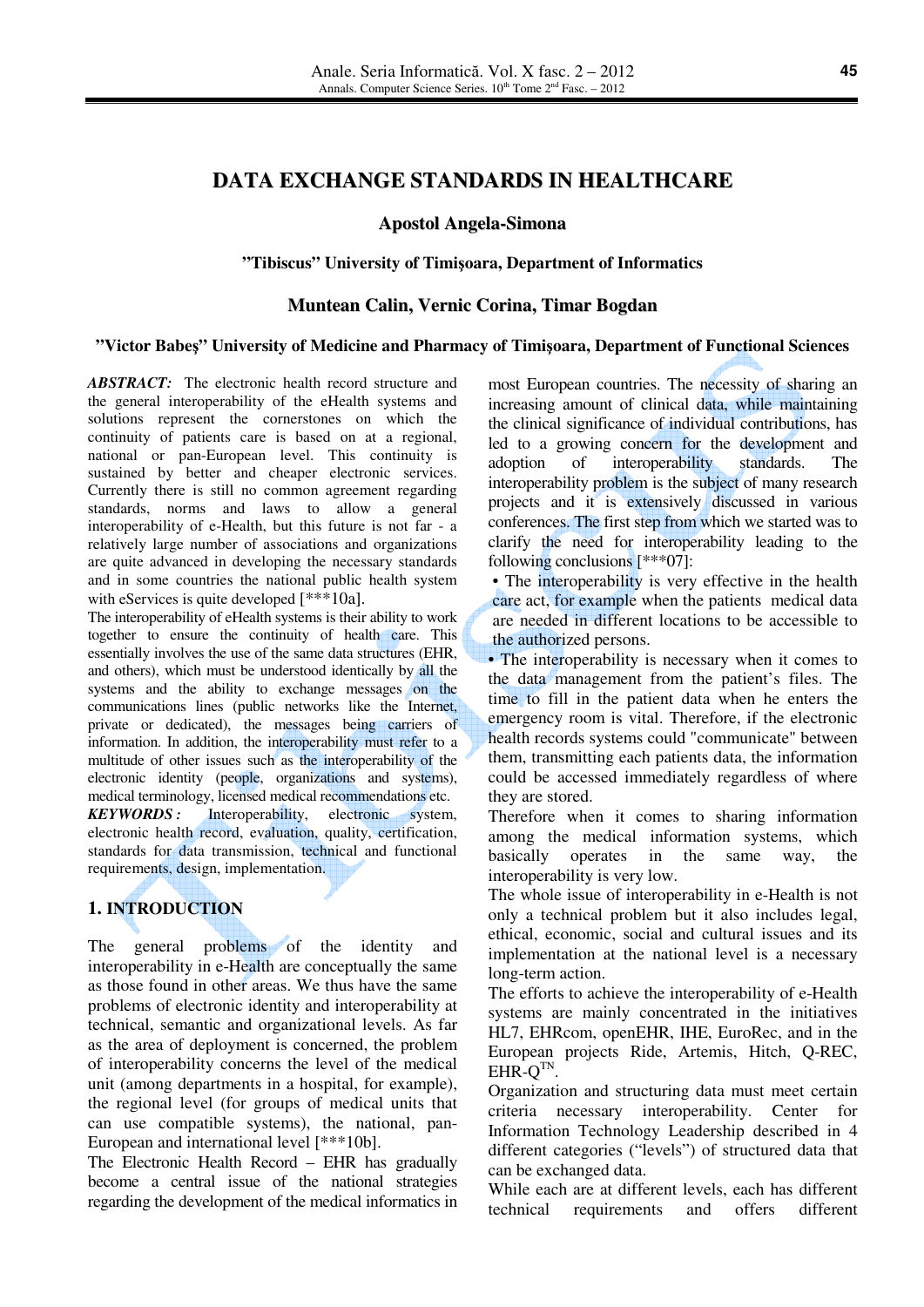possibilities for benefits. The four levels are described in Table 1 [\*\*\*12].

| Level | Data Type                                       | Table 1. The four levels of achieving interoperability<br><b>Example</b>                                                                                                                                                                                                        |  |  |  |  |  |
|-------|-------------------------------------------------|---------------------------------------------------------------------------------------------------------------------------------------------------------------------------------------------------------------------------------------------------------------------------------|--|--|--|--|--|
|       | Non-eletronic data                              | Paper, mail and phone                                                                                                                                                                                                                                                           |  |  |  |  |  |
| 2     | Data transmitted by devices                     | Fax, email and documents indexed.                                                                                                                                                                                                                                               |  |  |  |  |  |
| 3     | Organizer<br>(messages<br>unstructured content) | data devices HL 7 messages and documents, images and<br>structured, objects indexed (labeled).                                                                                                                                                                                  |  |  |  |  |  |
| 4     | structured, standardized content.               | Interpretation of data appears Automatic transfer from an external laboratory<br>results encoded in a provider's EHR. Data can<br>transmitted (or accessed without<br>be<br>transmission) healthcare IT systems without the<br>need for semantic interpretation or translation. |  |  |  |  |  |

The recommendation of the European Commission regarding the cross-border interoperability of electronic systems of medical data defines interoperability as one of the most important priorities. The recommendation is based on the premise that in order to obtain good medical care across Europe is vital to connect people, systems and services. The same importance is given to the growth of the internal market for the free movement of patients, products and e-Health services.

Although interoperability is quite difficult to be obtained for various reasons including the political factor, the EuroRec European Institute suggested as a temporary solution an evaluation mechanism for certification by creating the EuroRec Seal Level 1 or EuroRec Seal Level 2.

The evaluation of the functional quality and consecutively the certification represents the only way that can ensure a high level of confidence and security for these systems, while ensuring compliance with the rules imposed by the national authorities. Although quality evaluation is not yet common practice across Europe, it is certain that the consistent introduction of quality evaluation measures will ensure and enhance the benefits of the computerization of the health system.

The main objective of the EuroRec warranty is to initiate a process of harmonization of the EHR systems to allow the cross-border interoperability of these systems. EuroRec warranty was not designed with the intention of replacing the existing certification systems. At this stage, it should be seen as a mechanism to avoid the re-certification of the EHR systems (eg. systems - already certified by other bodies of the Community using consistent criteria as stipulated by EuroRec).

The EuroRec warrantee is a good first step towards interoperability by harmonizing applications.

The adoption of the EHR systems in Romania remained somewhat behind the international developments. The fact may be explained by the lack of an adequate legal framework and of financial mechanisms to encourage this process. The poor quality of many of the already implemented products is certainly another obstacle to adopting these systems. The development of the standards adopted to ensure the perfect interoperability of EHR systems has had a divergent evolution. Several architectural models and methods of interconnection have been developed, leading ultimately to the increased fragmentation of the market. The role of the EuroRec warrantee is not to verify the compliance with the applicable standards but to aim to gradually achieve them, starting from the developers real possibilities and taking into account the functionality required by users.

The development of the sets of functional criteria (requirements referred to the EHR systems of primary care and ambulatory care acute cases and was based on the requirements of almost 1400 collected from various sources as follows inTable 2) and the whole procedure of the medical systems evaluation developed in Ph.D thesis "Interoperability of The Electronic Recording systems of the Medical Data" have been implemented and tested in the European research project "EHR- $Q^{TN}$  – The Thematic Network for the Evaluation and Certification of the Quality of EHR Systems" [Apo11].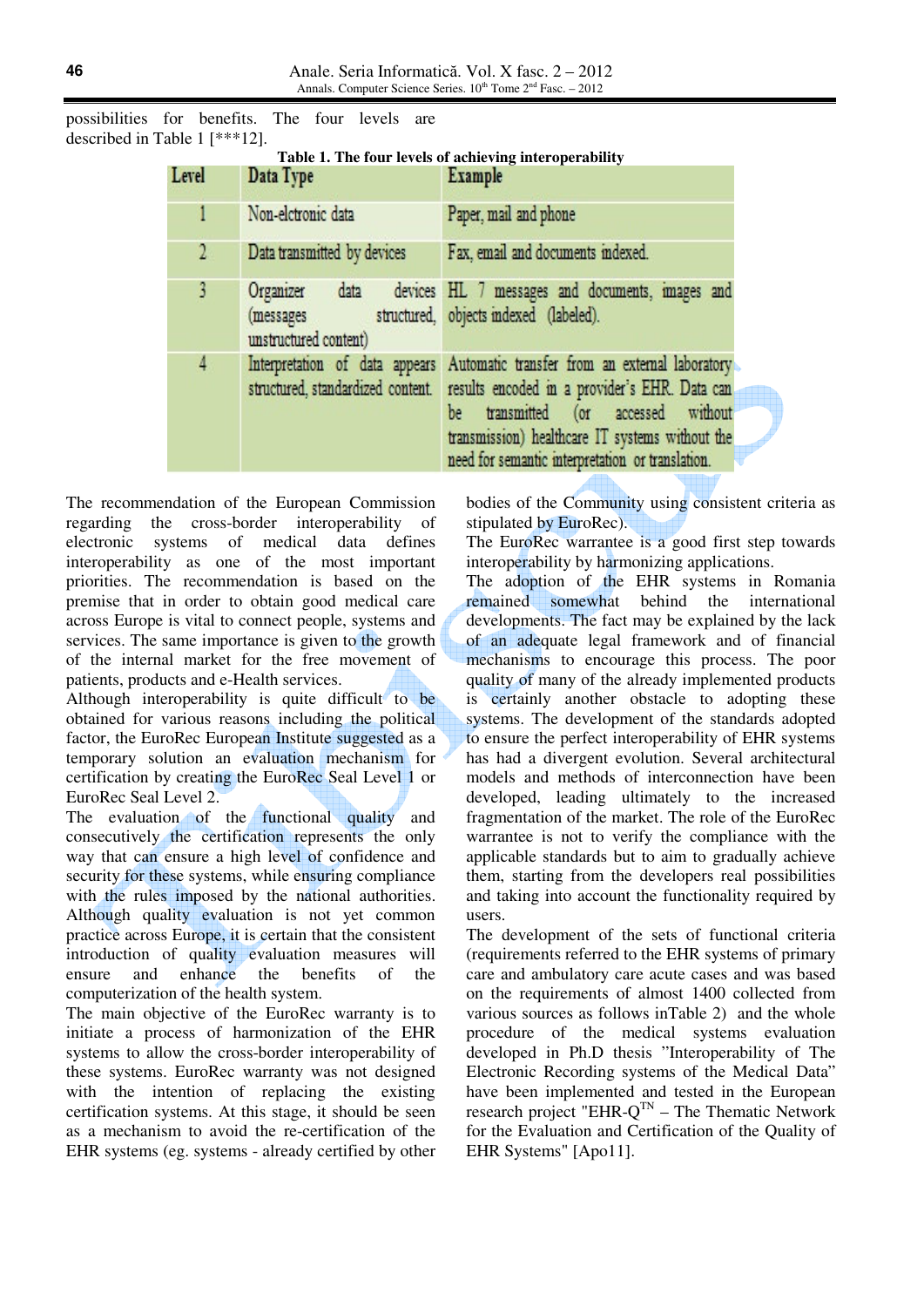| Table 2. The selection criteria for certification in order to O-Kec |                |    |    |                          |                |              |       |  |  |
|---------------------------------------------------------------------|----------------|----|----|--------------------------|----------------|--------------|-------|--|--|
| <b>Functional criteria</b>                                          | QRec           | BE | DK | IE                       | UK             | <b>CHITT</b> | Total |  |  |
| <b>Clinical: medication management</b>                              | 20             | 28 | 1  | 17                       |                | 55           | 101   |  |  |
| Clinical:health<br>and<br>evaluation<br>documentation of diagnosis  | 17             | 48 | 20 | 10                       | 54             | 7            | 139   |  |  |
| Clinical: care planning and sharing                                 | 16             | 27 | 35 | $\overline{2}$           | 203            | 6            | 273   |  |  |
| <b>Clinical:</b> documentation of results                           | 9              | 60 |    | $\overline{\mathcal{L}}$ | 61             |              | 123   |  |  |
| Clinical: alerts, notifications and<br>reminders                    | $\overline{8}$ | 8  | 6  | 6                        | 33             | 14           | 67    |  |  |
| Appointments and Schedules                                          |                | 14 | 1  |                          | 29             |              | 45    |  |  |
| <b>Demographic Services</b>                                         | $_{11}$        | 26 | 8  | 24                       | 62             | 5            | 125   |  |  |
| Services Department: references                                     |                | 6  |    |                          |                |              | 6     |  |  |
| Services Department: refsults                                       |                |    |    | 5                        | $\overline{2}$ |              |       |  |  |
| Services Department: laboratory                                     |                | 1  |    |                          |                |              |       |  |  |
| Services Department: radiology                                      |                |    |    |                          |                |              |       |  |  |

**Table 2. The selection criteria for certification in order to Q-Rec** 

#### **2. THE NATIONAL CORE DATA SET**

Data use should drive the information system design. The first step is for the Romanian Ministry of health to determine what information it needs to use at each level of the health system in order to understand population health status and the services they are providing. This will permit personnel at all levels of the health system to plan and manage the health system and monitor performance. Each data element should be clearly defined with complete metadata. International standards are useful in developing this data set  $[***06]$ .

### **3. TECHNICAL DESIGN**

Once the data set is defined, the information system can be described. This includes the source, communication, and use of each data element. The information system will include both manual (paper) and electronic components and the interfaces between the paper and electronic systems.

The information system should include data collection and use at all levels of the health system. This starts with the individual person and moves through the community, clinic, hospital, district, and national levels. The information system design will describe the collection, communication, and use of information including information flows to other levels.

Particular attention should be paid to the district level since this is the basic management unit of the health

system and is in the best position to translate information into action. Another focus of health information use is at the level of the point of care of the individual. Here, also, there is an opportunity to make best use of information.

The technical description should include data communication standards and security procedures to protect individual patient information.

#### **4. OPEN STANDARDS**

Once the data set has been identified it must be mapped to existing terminology and transport standards to enable intercommunication between various systems. Using open and freely available standards and terminologies such as LOINC and RxNorm allow for a more cost effective implementation within a country and permit any group involved in the engineering of an EHR or reporting system to implement a consistent data import and export capability.

#### **5. USING KNOWLEDGE COMMUNITIES**

Free open source software (FOSS) has developed a proven method of organizing communities to solve specific computer problems. FOSS development has as its foundation the free publication of software source code and documentation in order to foster widespread adoption and enhancement. Open source projects develop communities of developers and